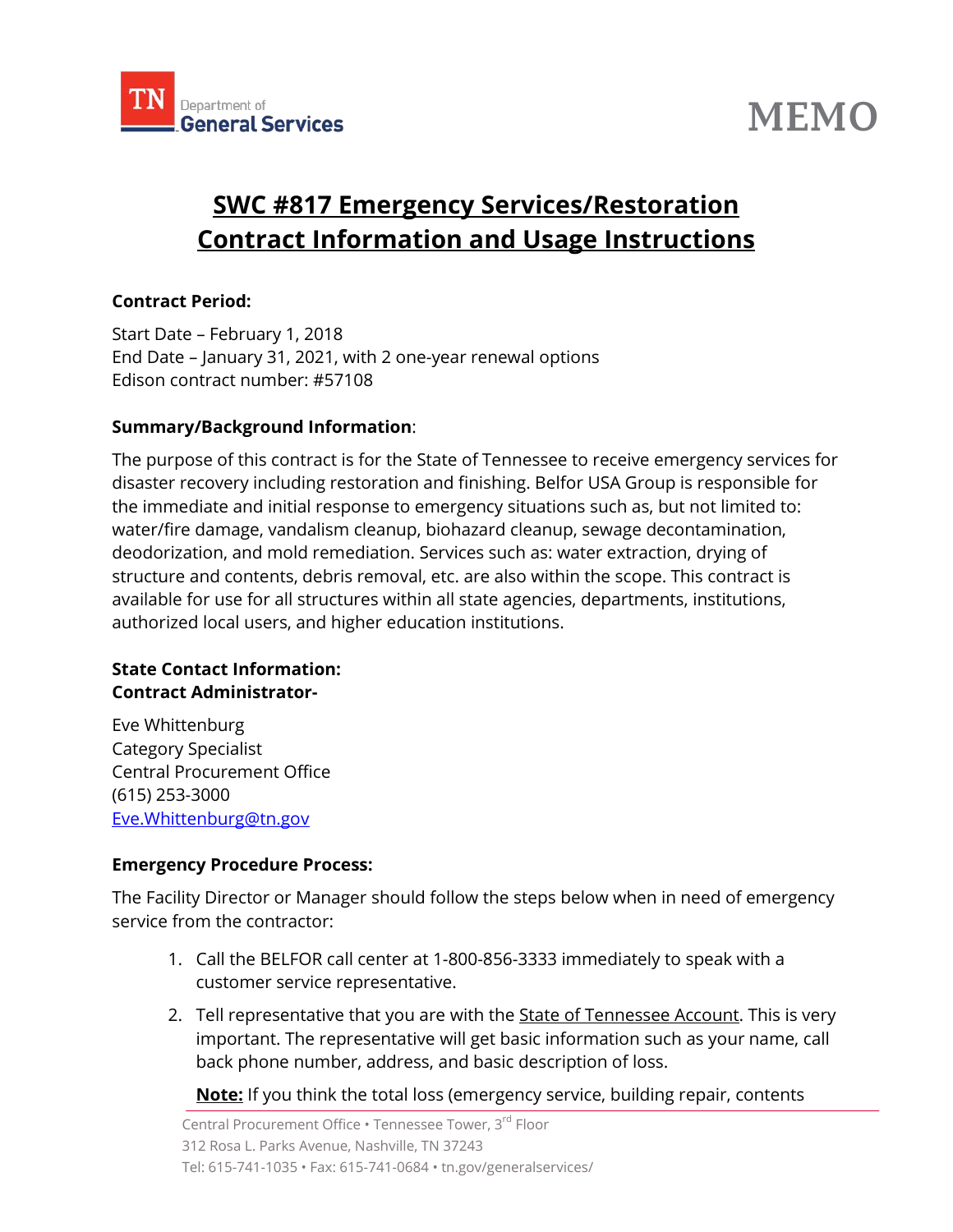replacement, etc. will exceed \$25,000.00, contact Ken Abernathy, Vericlaim Adjuster, at (423) 290-6150 or via email at kabernathy@vericlaim.com. An adjuster must be assigned to all losses exceeding the \$25,000.00 insurance deductible.

- 3. A BELFOR Project Manager will call you back with within one (1) hour of the initial notification to the call center as required by the contract. The Project Manager will ask several questions to determine the size and scope of the damaged area.
- 4. BELFOR will dispatch the initial Project Management Team consisting of one (1) project manager and three (3) technicians to your facility as required by the contract to assess the situation and begin work immediately.

**Note:** The BELFOR project team must be on site within three (3) hours of notification as required by contract.

- 5. BELFOR will provide an initial scope of work for the emergency services job and verbal projected price to the facility director and/or state's adjuster of record within seventy-two (72) hours from the time the contractor arrives on site. The above is required by contract. (Note: The emergency services work is the work needed to stabilize the situation to protect the asset; it may or may not provide the permanent solution.)
- 6. BELFOR will provide an estimate scope of work for the permanent repair job (if needed) in the designated format (XACTIMATE estimating software) within five (5) days from the time BELFOR arrived on site. This is required by the contract.

**Note:** If the cost of the permanent repair job exceeds \$100,000, approval of the State Building Commission will be required prior to starting the permanent repair work. It is recommended that if the BELFOR estimate for the permanent repair job exceeds \$85,000, you contact: Keith King at 615-366-3983 (for TBR facilities); Michelle Crowder at 865-974-2628 (for UT facilities); Natalie Hansen at 615-741-1579 (for all other facilities) to determine the appropriate course of action to accomplish the permanent repair work.

7. Upon total completion of the emergency services job, BELFOR will provide a final invoice within thirty (30) business days as required by contract. The total invoice price will be discounted **33%** from the final Xactimate invoice for restoration projects. A **3%** discount will be applied to any finishing work completed. These discounts are to be clearly listed on each invoice.

**Note:** any job completed by the Contractor that exceeds \$200,000.00 will not include the contract discount. These jobs will refer to a time and material rate agreement with the State of Tennessee's insurer of record.